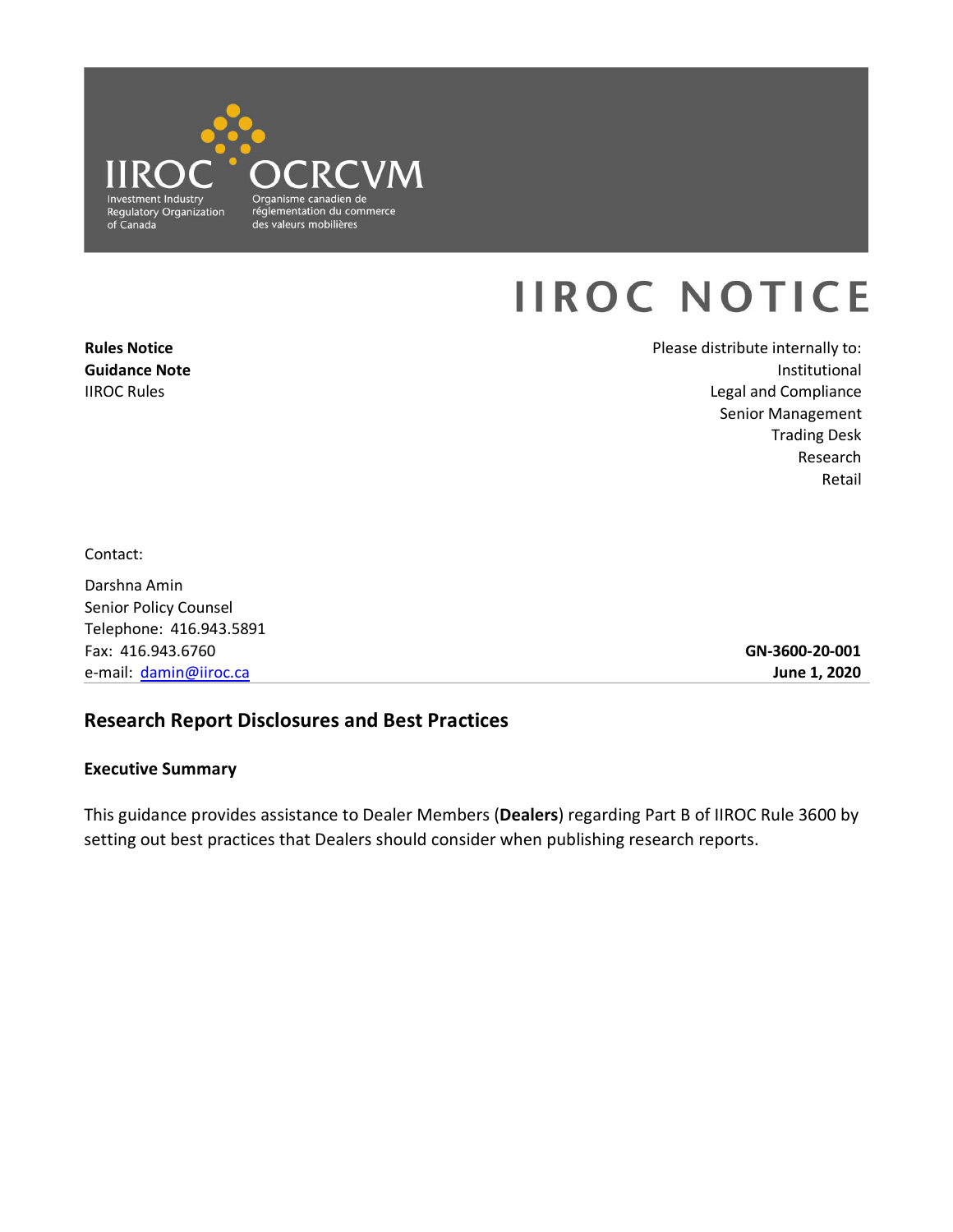

# **Table of Contents**

| 1. |      |                                                                                   |  |  |
|----|------|-----------------------------------------------------------------------------------|--|--|
|    | 1.1  |                                                                                   |  |  |
|    | 1.2  |                                                                                   |  |  |
|    | 1.3  |                                                                                   |  |  |
| 2. |      |                                                                                   |  |  |
|    | 2.1  |                                                                                   |  |  |
|    | 2.2  |                                                                                   |  |  |
|    | 2.3  |                                                                                   |  |  |
|    | 2.4  |                                                                                   |  |  |
|    | 2.5  | System for rating investments and distributing research reports (section 3609)  5 |  |  |
|    | 2.6  |                                                                                   |  |  |
|    | 2.7  |                                                                                   |  |  |
|    | 2.8  |                                                                                   |  |  |
|    | 2.9  |                                                                                   |  |  |
|    | 2.10 |                                                                                   |  |  |
|    | 2.11 |                                                                                   |  |  |
|    | 2.12 |                                                                                   |  |  |
|    | 2.13 |                                                                                   |  |  |
| 3. |      |                                                                                   |  |  |
| 4. |      |                                                                                   |  |  |
| 5. |      |                                                                                   |  |  |
| 6. |      |                                                                                   |  |  |
| 7. |      |                                                                                   |  |  |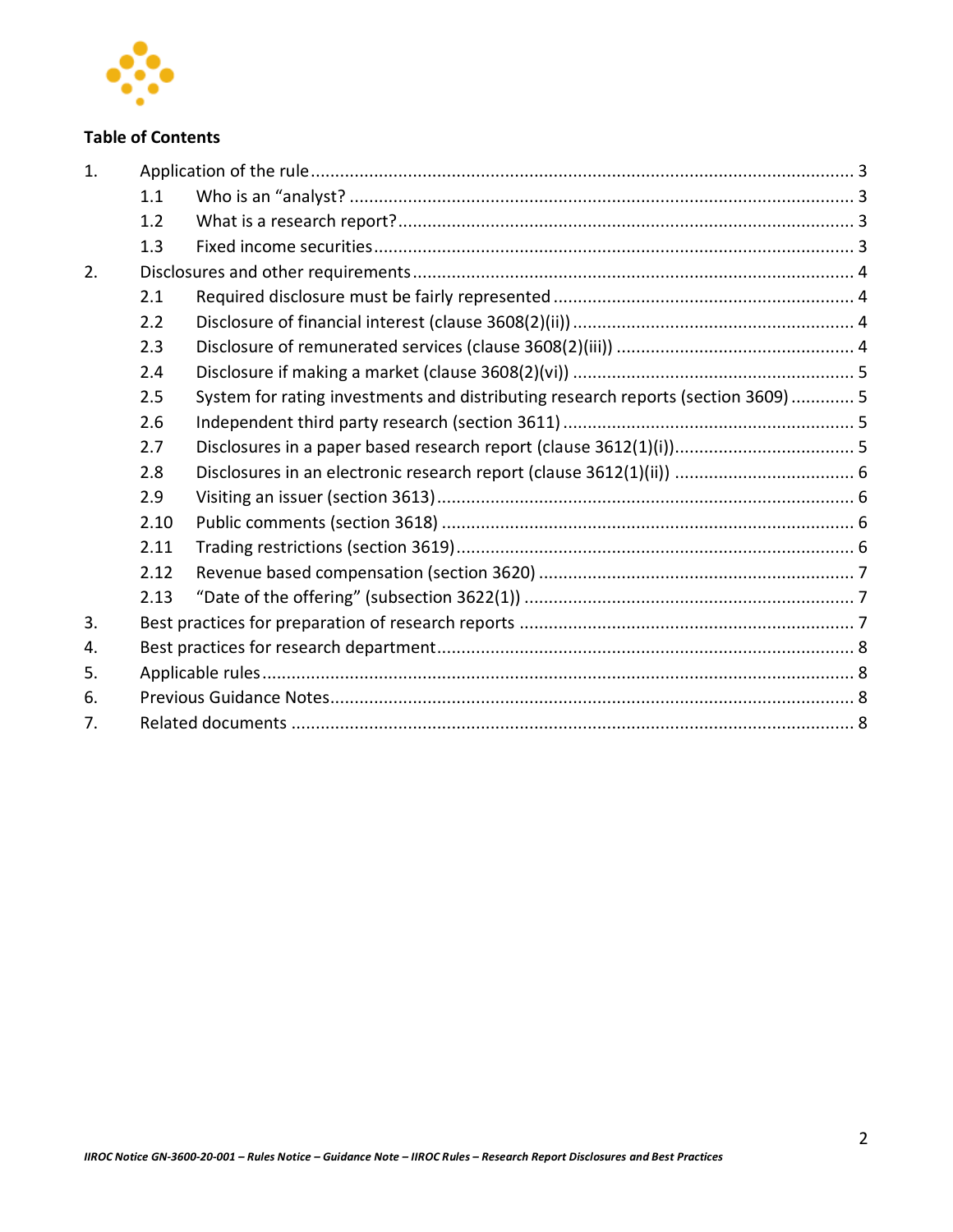

#### <span id="page-2-1"></span><span id="page-2-0"></span>**1. Application of the rule**

#### **1.1 Who is an "analyst?**

The definition of "analyst" is set out in clause 3606(1)<sup>1</sup>. The definition is not meant to include Registered Representatives who produce reports and recommendations that appear to be similar to research reports. Such communications from Registered Representatives are not subject to the research report requirements under Part B of Rule 3600, instead they are governed by the advertisements, sales literature and correspondence requirements under Part A of Rule 3600.

A Dealer should ensure that it's Registered Representatives:

- (i) do not hold themselves out as analysts, and
- (ii) clearly communicate that the reports and recommendations represent their own conclusions.

#### **1.2 What is a research report?**

<span id="page-2-2"></span>The definition of "research report" is broad and applies to any material distributed to clients or the public, which contains an analyst's recommendation concerning the purchase, sale or holding of a security. The definition is not limited to a formal published report.

The following are not considered research reports:

- $(i)$  sales and marketing material that do not make reference to an analyst's recommendation,
- (ii) reports relating to government debt or government guaranteed debt, and
- (iii) market analysis, market index, and sector reports.

In general, Dealers should ensure that individuals who prepare sales and marketing material are aware of the definition of "research report" so they do not inadvertently issue something that would be classified as research.

#### **1.3 Fixed income securities**

<span id="page-2-3"></span>When making a recommendation related to fixed income securities, Dealers may not use the same language as they use in the equities markets. This may result in a Dealer making an implied recommendation that would bring a report within the research report requirements under Part B of Rule 3600. For example, if a Dealer used terminology respecting fixed income securities such as stating that an issue is underpriced, this would be considered a recommendation.

However, Dealers may provide the following factual information:

- (i) coupon rate
- (ii) terms
- (iii) par amount

 $<sup>1</sup>$  In this guidance, all rule references are to the IIROC Rules unless otherwise specified.</sup>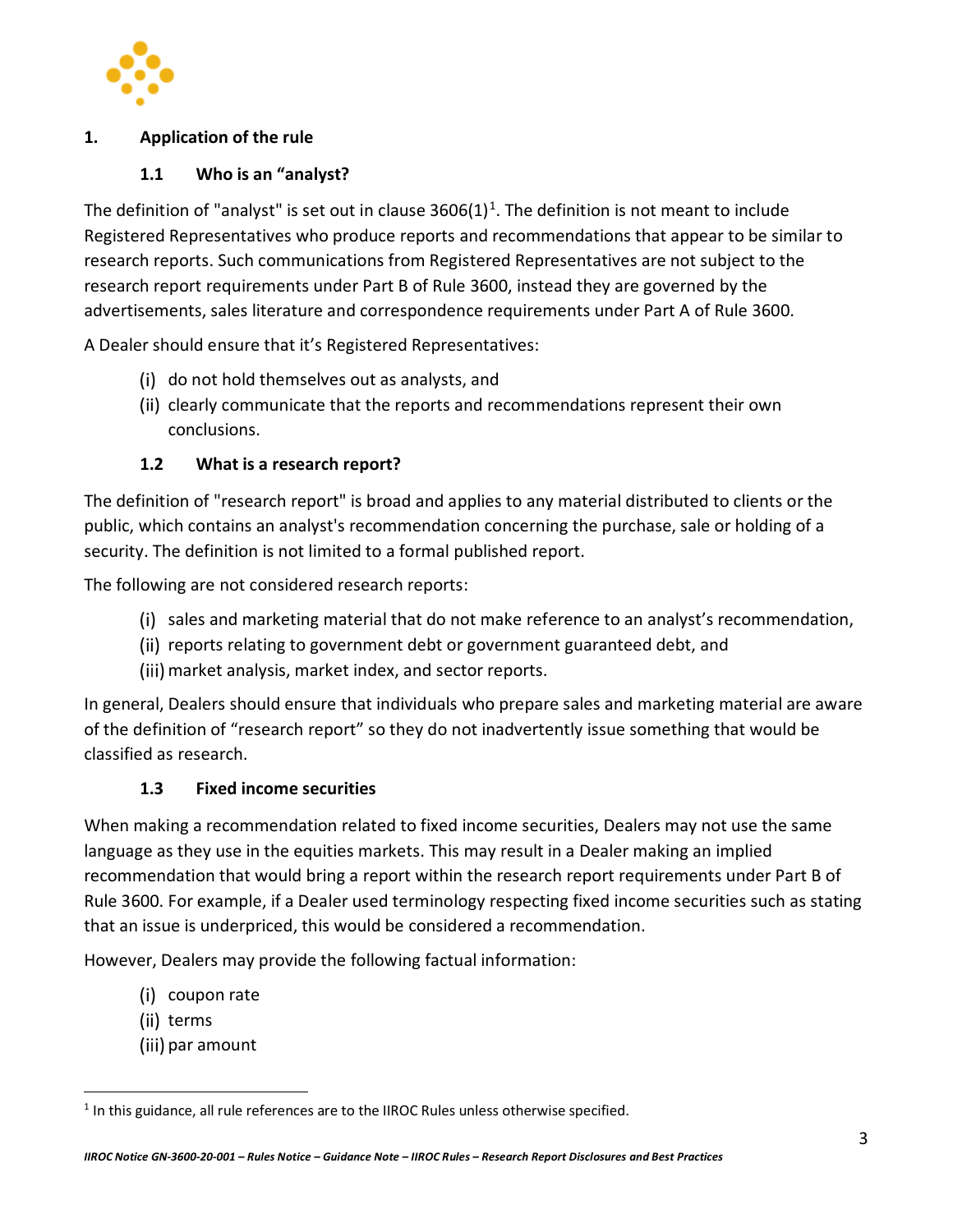

- (iv) weight in indices, and
- $(v)$  debt ratings from third party agencies

which will not be considered equivalent to making a recommendation.

#### <span id="page-3-1"></span><span id="page-3-0"></span>**2. Disclosures and other requirements**

#### **2.1 Required disclosure must be fairly represented**

 Under section 3610, a Dealer must ensure that research report disclosures are made in a clear, meaningful, comprehensive and prominent manner. Accordingly, this would be reflected in disclosure that is:

- $(i)$  legible and in the same type size as that in the body of the report,
- (ii) prominent and not in a mass of fine print or notes on the back pages of a lengthy report, and
- (iii) specific, consistent and not boilerplate language (e.g., a disclosure indicating that the Dealer may have had "a relationship with an issuer" is too general).

 in subsection 3608(2). Dealers should exercise their judgment in determining what is material and obligation to disclose potential conflicts. For example, a Dealer should decide when investment requiring disclosure. When in doubt, the Dealer should err on the side of caution and make the  necessary disclosure. A Dealer's conflict of interest disclosure obligations includes, but is not limited to, the matters set out must therefore be disclosed. A Dealer is in the best position to know what event will trigger its banking discussions become firm enough to put the Dealer in a potential conflict of interest situation

## **2.2 Disclosure of financial interest (clause 3608(2)(ii))**

<span id="page-3-2"></span> A Dealer must disclose whether any person involved in creating the content of a research report has an not required to include information relating to administrative or clerical staff involved in preparing a ownership interest in the subject issuer's securities. When disclosing ownership interests, a Dealer is research report.

## **2.3 Disclosure of remunerated services (clause 3608(2)(iii))**

<span id="page-3-3"></span>Clause 3608(2)(iii):

- $(i)$  does not require duplicate disclosure from the individuals when the Dealer discloses the services, and
- (ii) excludes normal investment advisory or trade execution services, such as an investment account by the issuer.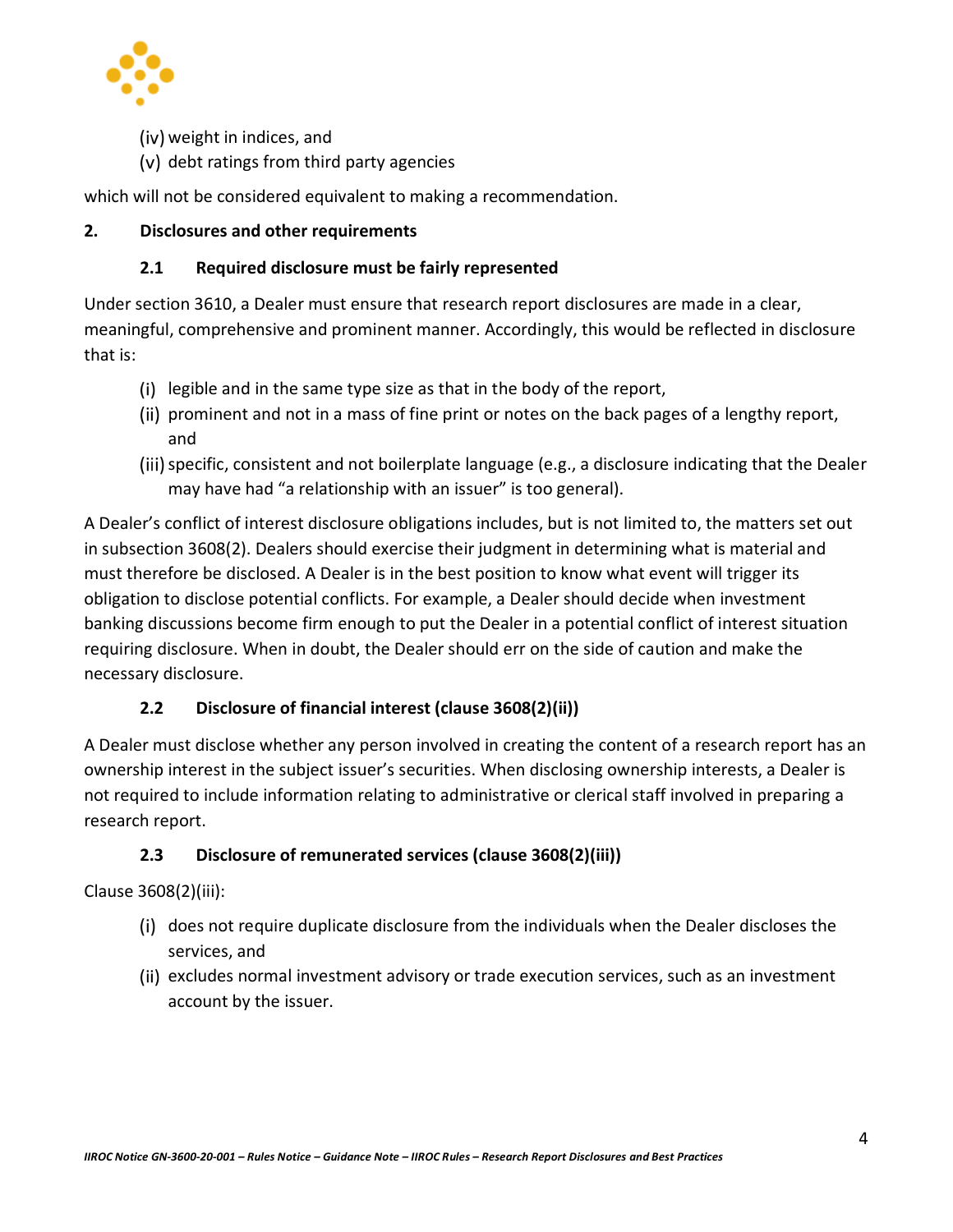

# **2.4 Disclosure if making a market (clause 3608(2)(vi))**

<span id="page-4-0"></span> A Dealer must disclose if it is making a market in an equity or equity related security of the issuer. In addition, a Dealer must make the same disclosure in a fixed income research report if the Dealer is making a market in an equity or equity related security of the issuer.

## **2.5 System for rating investments and distributing research reports (section 3609)**

<span id="page-4-1"></span> A Dealer may have separate systems for assigning ratings to the different types of securities on which it provides research reports. However, the Dealer may limit its disclosure to the rating system used for the type of security that is the subject of the research report.

 A Dealer's policies and procedures for disseminating research reports should address all of the following:

- who its research report is available to (e.g., clients only),
- (ii) how its research report is distributed (e.g, in print form or electronically, or both), and
- (iii) whether all recipients receive the research report at the same time.

#### **2.6 Independent third party research (section 3611)**

<span id="page-4-2"></span> Under subsection 3611(2), the disclosures set out in sections 3608 and 3609 are not required in the case of independent third party research reports that are issued by members of the Financial Industry Regulatory Authority or persons governed by other regulators approved by IIROC.

Regulatory Authority or persons governed by other regulators approved by IIROC.<br>To date, IIROC has approved, subject to conditions the following regulators for the purposes of subsection 3611(2):

- the United Kingdom's Financial Conduct Authority (FCA),<sup>2</sup> and
- France's Autorité des Marchés Financiers (**AMF France**).3

## **2.7 Disclosures in a paper based research report (clause 3612(1)(i))**

<span id="page-4-3"></span> includes, but is not limited to, the following: If a Dealer distributes a research report consistent with clause 3612(1)(ii), the report may direct the reader to the disclosures required under sections 3608, 3609 and 3616 through various means. This

(i) a hyperlink,

-

- (ii) a toll-free number to call, or
- (iii) a postal address to which a person may write to request the disclosures required by Part B of Rule 3600.

<sup>2</sup> Se[e Notice 12-0206 – Research reports issued by firms regulated by the Financial Services Authority \(](https://www.iiroc.ca/guidance-and-support/research-reports-issued-firms-regulated-financial-services-authority)dated July 3, 2012) respecting IIROC's approval of the FCA (known at the time of approval as the Financial Services Authority).<br><sup>3</sup> Se[e Notice 18-0195 – Research reports issued by firms regulated by France's Autorié des Marchés Financiers \(](https://www.iiroc.ca/guidance-and-support/research-reports-issued-firms-regulated-frances-autorite-des-marches)da

October 22, 2018).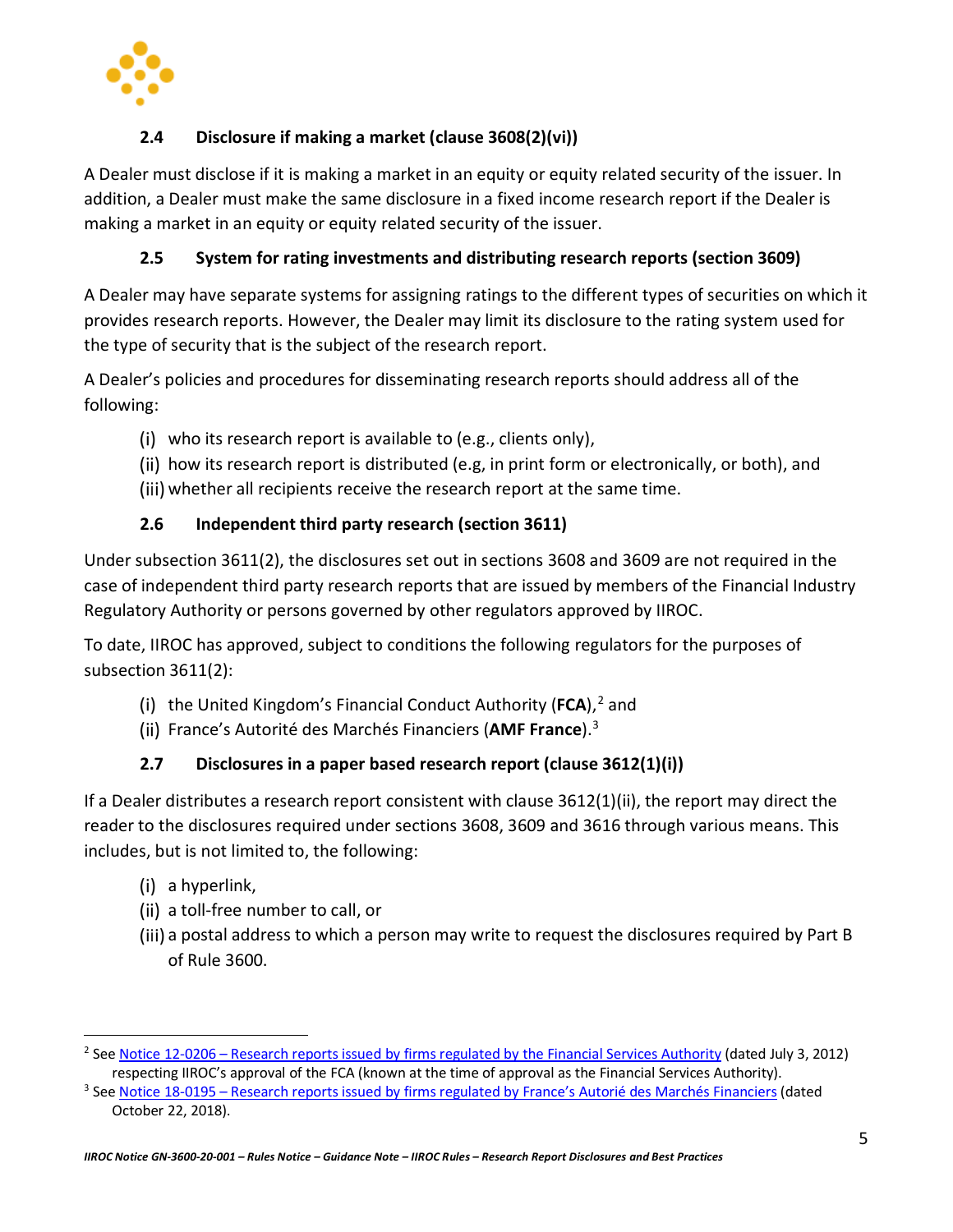

 However, if a Dealer publishes a hyperlink it should also provide an additional method of accessing the who do not have access to the internet will nevertheless be able to obtain disclosures required by Part information, such as a toll-free number to call or a postal address to write. This ensures that clients B of Rule 3600.

## **2.8 Disclosures in an electronic research report (clause 3612(1)(ii))**

<span id="page-5-0"></span>If a Dealer distributes a research report electronically (consistent with clause 3612(1)(ii)), the Dealer may direct clients to disclosure through various means, including, but not limited to, the following:

- (i) a hyperlink,
- (ii) a toll-free number to call, or
- (iii) a postal address to which a person may write to request the disclosures required by Part B of Rule 3600.

## **2.9 Visiting an issuer (section 3613)**

<span id="page-5-1"></span> A Dealer must disclose any visit to view the issuer's material operations, whether or not it was in connection with the preparation of a research report, since it is impossible to determine whether a later research report is based in part on information obtained during the course of such a visit.

#### **2.10 Public comments (section 3618)**

<span id="page-5-2"></span>For the purposes of Rule 3600, a public comment includes any comment made by a Dealer's employee or Approved Person about the quality of a security or issuer, during any of the following:

- (i) a seminar,
- (ii) a public forum (including an interactive electronic forum),
- (iii) a radio or television interview,
- (iv) any other public speaking activity, or
- (v) the writing of an article in which an employee or Approved Person comments about an issuer or security.

The Dealer should provide guidelines and training for any employee or Approved Person making a public comment. A best practice for meeting the requirements of Part B of Rule 3600 includes ensuring employees or Approved Persons of the Dealer make reasonable efforts to disclose the existence of any relevant research report, or the fact that one does not exist.

#### **2.11 Trading restrictions (section 3619)**

<span id="page-5-3"></span>The trading restrictions on individuals who prepare research reports do not apply to fixed income research reports that only discuss classes of issuers or sectors of the market. However, if the research report contains specific security recommendations, or implied recommendations, than the trading restrictions would apply.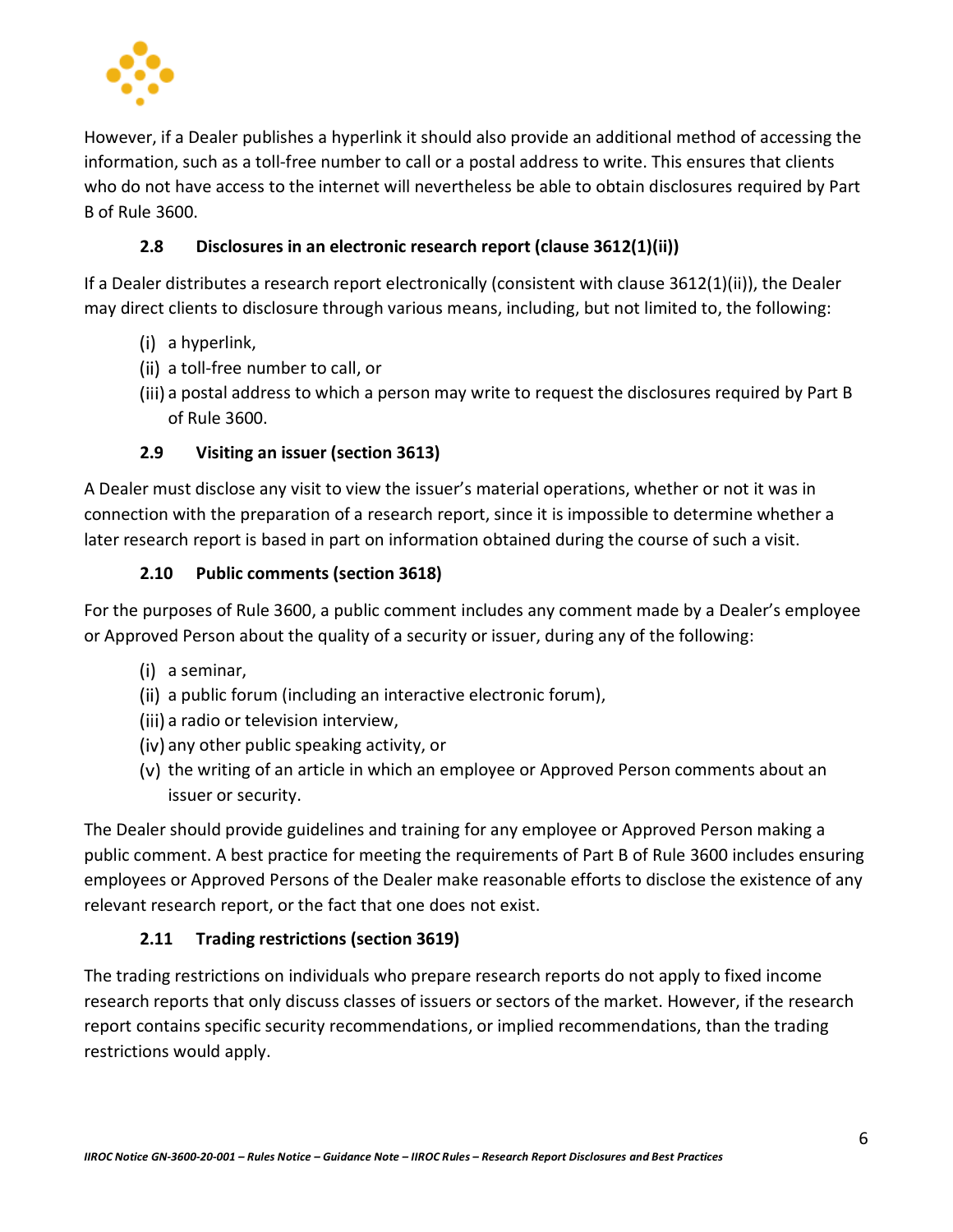

#### **2.12 Revenue based compensation (section 3620)**

<span id="page-6-0"></span> Disclosure of an analyst's compensation from investment banking revenues does not include compensation based on the overall revenues or profits of the Dealer, which may include investment banking revenue or profits. Disclosure is required only where the analyst's compensation is directly based upon a specific investment banking transaction.

#### **2.13 "Date of the offering" (subsection 3622(1))**

<span id="page-6-1"></span>For the purposes of subsection 3622(1), the "date of the offering" means the following:

- for prospectus offerings, the date of the final receipt for the prospectus,
- • for private placements, the date of pricing (which tends to coincide with the date of the announcement of the private placement), and
- for shelf offerings, the date of the prospectus supplement which qualified the share offering to the public.

The count for the ten and three day quiet periods set out in subsection 3622(1) starts on the day *after*  the date of the offering. In other words, the date of the offering is not the first day of this count. For example:

- (i) if the date of the offering of an initial public offering is March  $31<sup>st</sup>$ , the first date on which the research may be published is April  $11<sup>th</sup>$ , or
- (ii) if the date of the offering of a secondary offering is March  $31<sup>st</sup>$ , the first date on which research may be published is April 4<sup>th</sup>.

#### <span id="page-6-2"></span>**3. Best practices for preparation of research reports**

In each research report, a Dealer should consider the following principles:

- should ensure it clearly identifies the source of information. For instance, if a Dealer relies on information provided by an issuer or any third-party expert's report or study, the source where content is not based on the analysts' own assumptions and opinions, an analyst should be specifically identified in the research report,
- an analyst should ensure it sets price targets for recommended transactions and provides the appropriate disclosure, and
- an analyst uses the specific securities terminology required by applicable securities laws. However, if securities laws do not require use of specific securities terminology, an analyst uses the specific technical terminology required by the relevant industry, professional association, or regulatory authority.

A glossary of terms may also be included.

Dealers should consider adopting standards of research coverage that include the following practices: